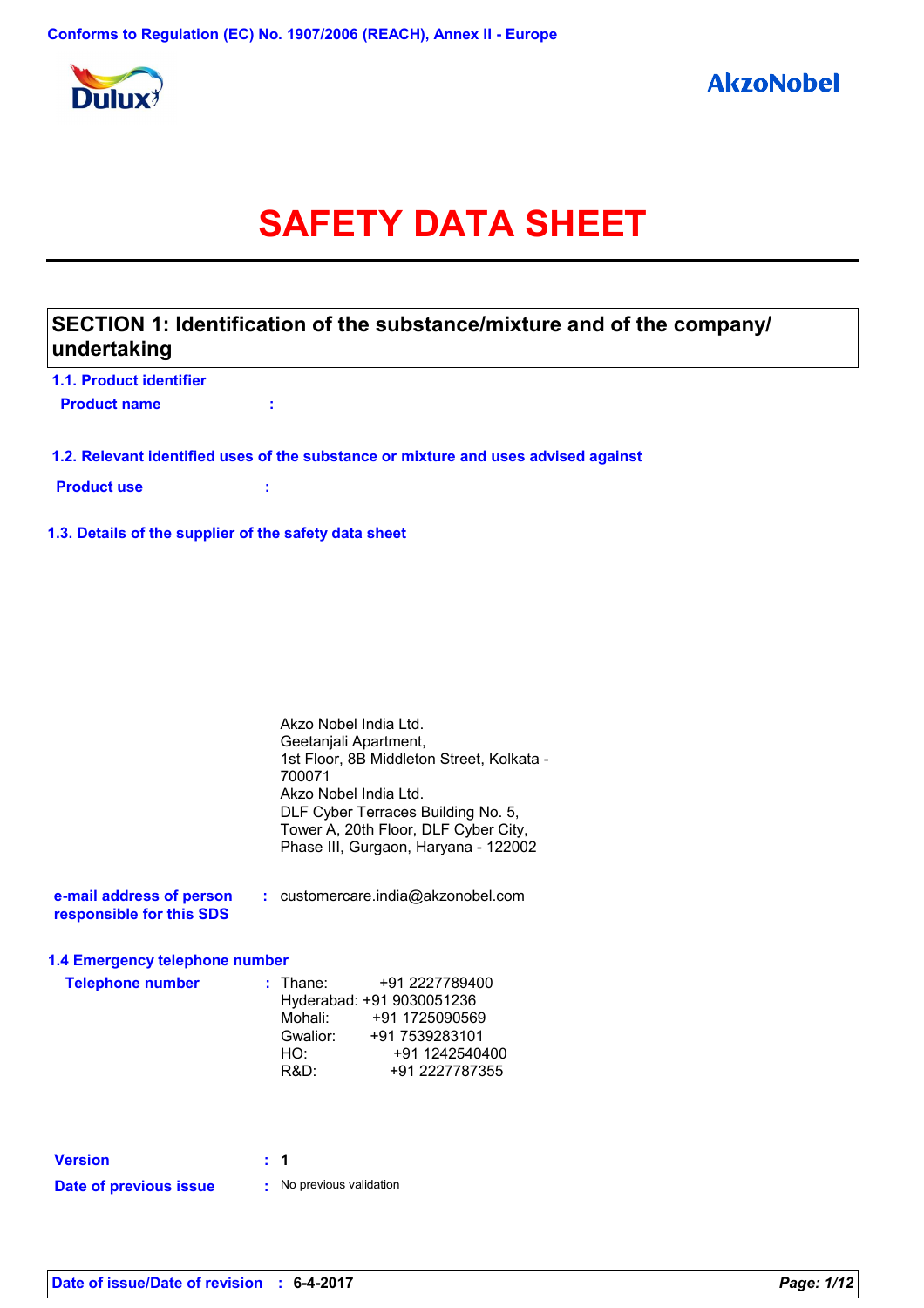# **SECTION 2: Hazards identification**

| 2.1. Classification of the substance or mixture |           |
|-------------------------------------------------|-----------|
| <b>Product definition</b>                       | : Mixture |
| Ingredients of unknown<br>toxicity              |           |
| <b>Ingredients of unknown</b><br>ecotoxicity    | $: 0\%$   |
|                                                 |           |

See Section 16 for the full text of the H statements declared above.

See Section 11 for more detailed information on health effects and symptoms.

### **2.2. Label elements**

| <b>Hazardous ingredients</b>                                                                                                                                    | : 1,2-Benzisothiazol-3(2H)-one<br>$C(M)$ IT/MIT $(3:1)$ |
|-----------------------------------------------------------------------------------------------------------------------------------------------------------------|---------------------------------------------------------|
| <b>Supplemental label</b><br>elements                                                                                                                           | : Not applicable.                                       |
| <b>Annex XVII - Restrictions</b><br>on the manufacture,<br>placing on the market and<br>use of certain dangerous<br>substances, mixtures and<br><b>articles</b> | : Not applicable.                                       |
| <b>Special packaging requirements</b>                                                                                                                           |                                                         |
| <b>Containers to be fitted</b><br>with child-resistant<br>fastenings                                                                                            | : Not applicable.                                       |
| <b>Tactile warning of danger : Not applicable.</b>                                                                                                              |                                                         |
| 2.3. Other hazards                                                                                                                                              |                                                         |

| <b>Voluntary label element</b><br>(CEPE)               | : Contains methylisothiazolinone |
|--------------------------------------------------------|----------------------------------|
| Other hazards which do<br>not result in classification | : None known.                    |

# **SECTION 3: Composition/information on ingredients**

| <b>Product/ingredient name</b> | <b>Identifiers</b>                        | $%$ (w/w)      | <b>Classification</b><br><b>Regulation (EC) No. 1272/2008</b><br>[CLP]                                                                                                                           | <b>Type</b> |
|--------------------------------|-------------------------------------------|----------------|--------------------------------------------------------------------------------------------------------------------------------------------------------------------------------------------------|-------------|
| pyrithione zinc                | EC: 236-671-3<br>CAS: 13463-41-7          | <sub>0,1</sub> | Acute Tox. 4, H302<br>Acute Tox. 3, H331 <br>Eye Dam. 1, H318<br>Aquatic Acute 1, H400 (M=100)                                                                                                   | [1]         |
| $C(M)$ IT/MIT $(3:1)$          | CAS: 55965-84-9<br>Index:<br>613-167-00-5 | <0.06          | Acute Tox. 3, H301<br>Acute Tox. 3, H311<br>Acute Tox. 3, H331 <br>Skin Corr. 1B, H314<br>Eye Dam. 1, H318<br>Skin Sens. 1, H317<br>Aquatic Acute 1, H400 (M=1)<br>Aquatic Chronic 1, H410 (M=1) | $[1]$       |
|                                |                                           |                | See Section 16 for the full text of the H<br>statements declared above.                                                                                                                          |             |

**Type**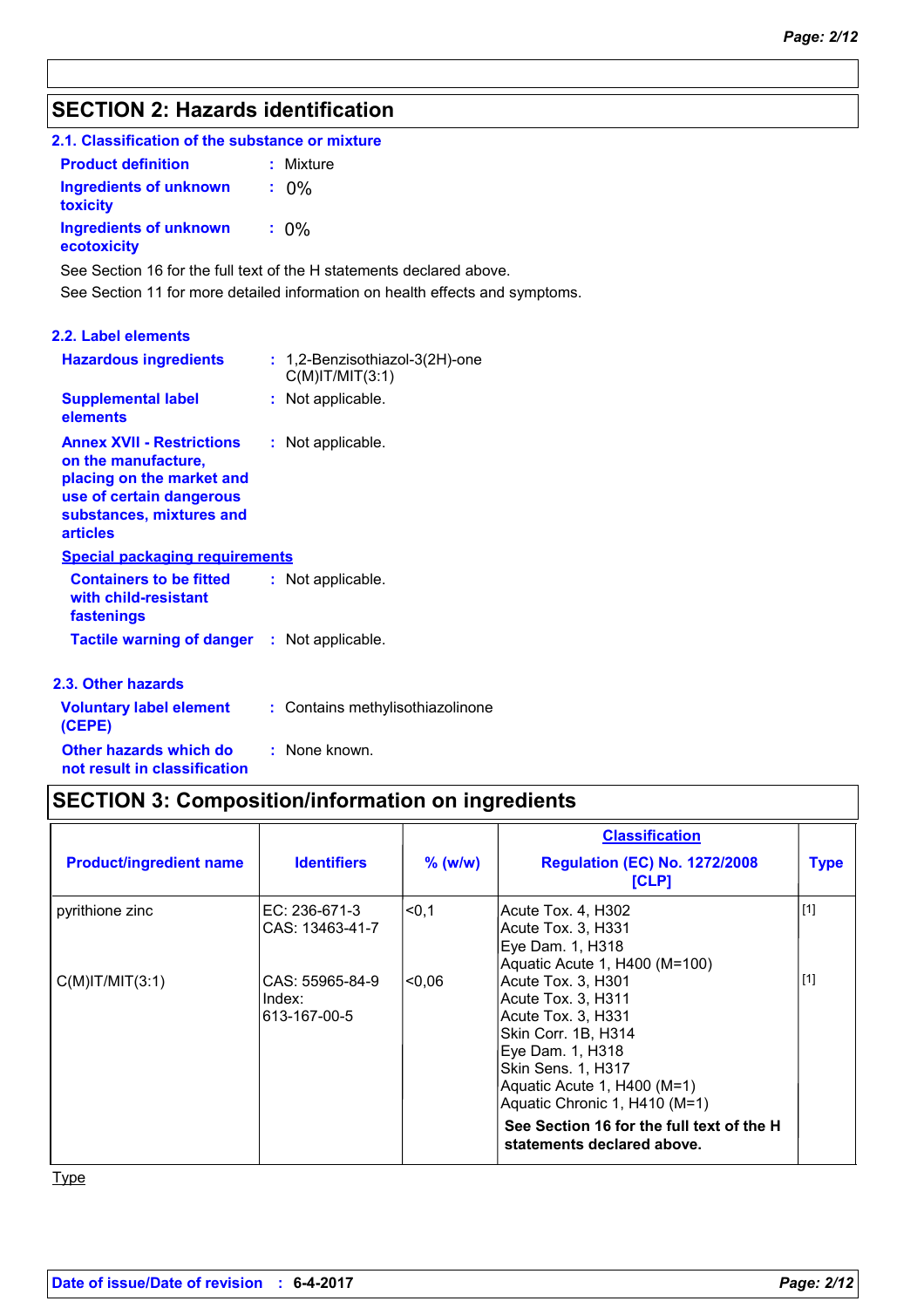# **SECTION 3: Composition/information on ingredients**

[1] Substance classified with a health or environmental hazard

[2] Substance with a workplace exposure limit

[3] Substance meets the criteria for PBT according to Regulation (EC) No. 1907/2006, Annex XIII

[4] Substance meets the criteria for vPvB according to Regulation (EC) No. 1907/2006, Annex XIII

[5] Substance of equivalent concern

Occupational exposure limits, if available, are listed in Section 8.

### **SECTION 4: First aid measures**

#### **:** If swallowed, seek medical advice immediately and show the container or label. Keep person warm and at rest. Do NOT induce vomiting. Remove contact lenses, irrigate copiously with clean, fresh water, holding the **:** eyelids apart for at least 10 minutes and seek immediate medical advice. Remove contaminated clothing and shoes. Wash skin thoroughly with soap and **:** water or use recognised skin cleanser. Do NOT use solvents or thinners. **:** Remove to fresh air. Keep person warm and at rest. If not breathing, if breathing is irregular or if respiratory arrest occurs, provide artificial respiration or oxygen by trained personnel. General **In all cases of doubt, or when symptoms persist, seek medical attention. Never give <b>General** anything by mouth to an unconscious person. If unconscious, place in recovery position and seek medical advice. **Skin contact 4.1. Description of first aid measures Ingestion Inhalation Eye contact Protection of first-aiders :** No action shall be taken involving any personal risk or without suitable training. It may be dangerous to the person providing aid to give mouth-to-mouth resuscitation. Wash contaminated clothing thoroughly with water before removing it, or wear gloves.

### **4.2. Most important symptoms and effects, both acute and delayed**

There are no data available on the mixture itself. The mixture has been assessed following the conventional method of the CLP Regulation (EC) No 1272/2008 and is classified for toxicological properties accordingly. See Sections 2 and 3 for details.

Exposure to component solvent vapour concentrations in excess of the stated occupational exposure limit may result in adverse health effects such as mucous membrane and respiratory system irritation and adverse effects on the kidneys, liver and central nervous system. Symptoms and signs include headache, dizziness, fatigue, muscular weakness, drowsiness and, in extreme cases, loss of consciousness.

Solvents may cause some of the above effects by absorption through the skin. Repeated or prolonged contact with the mixture may cause removal of natural fat from the skin, resulting in non-allergic contact dermatitis and absorption through the skin.

If splashed in the eyes, the liquid may cause irritation and reversible damage.

Ingestion may cause nausea, diarrhea and vomiting.

This takes into account, where known, delayed and immediate effects and also chronic effects of components from short-term and long-term exposure by oral, inhalation and dermal routes of exposure and eye contact.

Contains 1,2-benzisothiazol-3(2H)-one, reaction mass of: 5-chloro-2-methyl-4-isothiazolin-3-one [EC no. 247-500-7] and 2-methyl-2H-isothiazol-3-one [EC no. 220-239-6] (3:1). May produce an allergic reaction.

### **4.3. Indication of any immediate medical attention and special treatment needed**

| <b>Notes to physician</b> | Treat symptomatically. Contact poison treatment specialist immediately if large |
|---------------------------|---------------------------------------------------------------------------------|
|                           | quantities have been ingested or inhaled.                                       |
|                           |                                                                                 |

**Specific treatments :** No specific treatment.

See toxicological information (Section 11)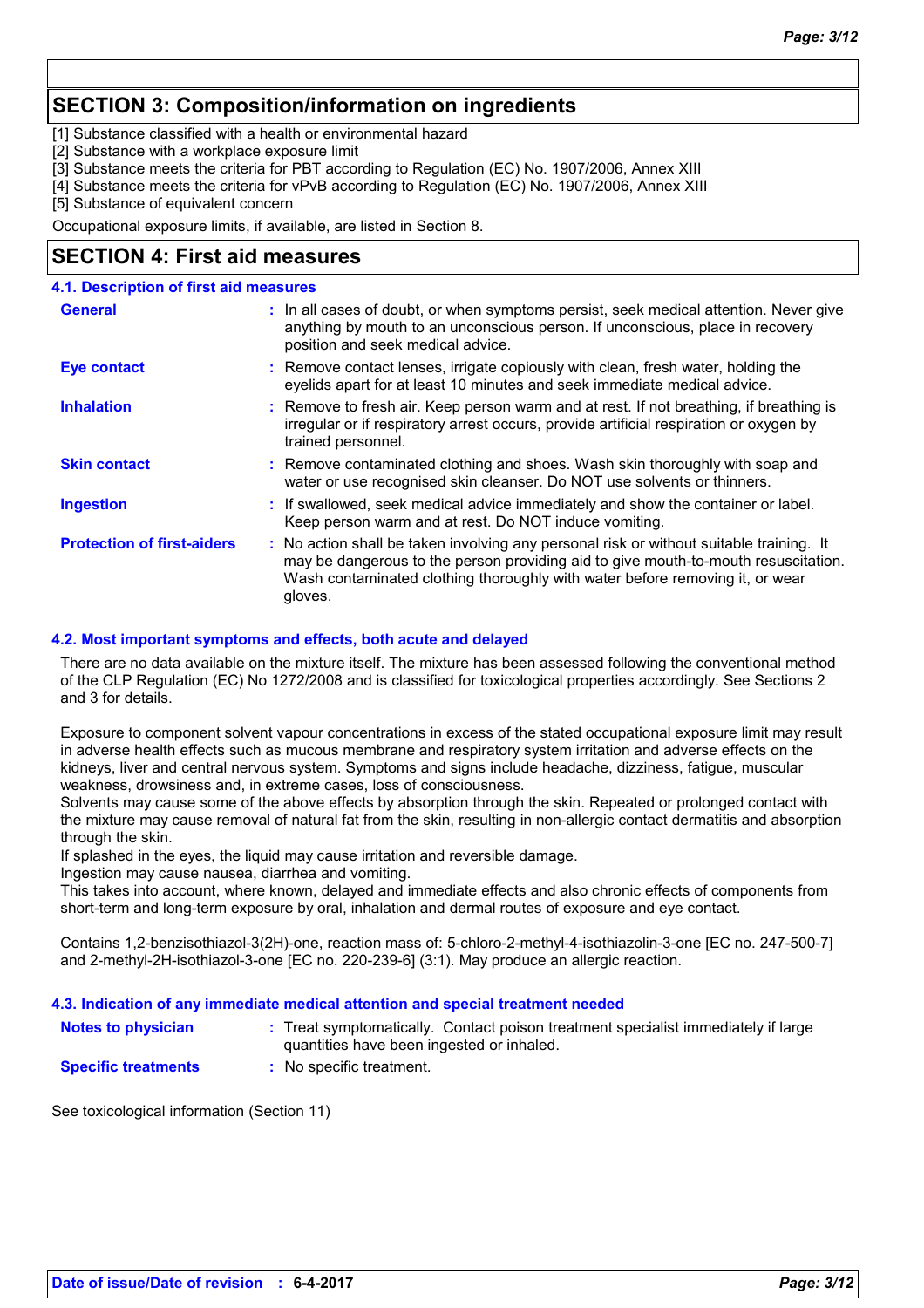# **SECTION 5: Firefighting measures**

| 5.1. Extinguishing media                                 |                                                                                                                              |
|----------------------------------------------------------|------------------------------------------------------------------------------------------------------------------------------|
| <b>Suitable extinguishing</b><br>media                   | : Recommended: alcohol-resistant foam, $CO2$ , powders, water spray.                                                         |
| <b>Unsuitable extinguishing</b><br>media                 | : Do not use water jet.                                                                                                      |
|                                                          | 5.2. Special hazards arising from the substance or mixture                                                                   |
| <b>Hazards from the</b><br>substance or mixture          | : Fire will produce dense black smoke. Exposure to decomposition products may<br>cause a health hazard.                      |
| <b>Hazardous thermal</b><br>decomposition products       | : Decomposition products may include the following materials: carbon monoxide,<br>carbon dioxide, smoke, oxides of nitrogen. |
| 5.3. Advice for firefighters                             |                                                                                                                              |
| <b>Special protective actions</b><br>for fire-fighters   | : Cool closed containers exposed to fire with water. Do not release runoff from fire to<br>drains or watercourses.           |
| <b>Special protective</b><br>equipment for fire-fighters | : Appropriate breathing apparatus may be required.                                                                           |

# **SECTION 6: Accidental release measures**

| 6.1. Personal precautions, protective equipment and emergency procedures |  |                                                                                                                                                                                                                                                                                    |  |  |
|--------------------------------------------------------------------------|--|------------------------------------------------------------------------------------------------------------------------------------------------------------------------------------------------------------------------------------------------------------------------------------|--|--|
| For non-emergency<br>personnel                                           |  | : Exclude sources of ignition and ventilate the area. Avoid breathing vapour or mist.<br>Refer to protective measures listed in sections 7 and 8.                                                                                                                                  |  |  |
|                                                                          |  | For emergency responders : If specialised clothing is required to deal with the spillage, take note of any<br>information in Section 8 on suitable and unsuitable materials. See also the<br>information in "For non-emergency personnel".                                         |  |  |
| <b>6.2. Environmental</b><br>precautions                                 |  | : Do not allow to enter drains or watercourses. If the product contaminates lakes,<br>rivers, or sewers, inform the appropriate authorities in accordance with local<br>regulations.                                                                                               |  |  |
| 6.3. Methods and material<br>for containment and<br>cleaning up          |  | : Contain and collect spillage with non-combustible, absorbent material e.g. sand,<br>earth, vermiculite or diatomaceous earth and place in container for disposal<br>according to local regulations (see Section 13). Preferably clean with a detergent.<br>Avoid using solvents. |  |  |
| 6.4. Reference to other<br><b>sections</b>                               |  | : See Section 1 for emergency contact information.<br>See Section 8 for information on appropriate personal protective equipment.<br>See Section 13 for additional waste treatment information.                                                                                    |  |  |

### **SECTION 7: Handling and storage**

The information in this section contains generic advice and guidance. The list of Identified Uses in Section 1 should be consulted for any available use-specific information provided in the Exposure Scenario(s).

| <b>7.1 Precautions for safe</b><br>handling | : Prevent the creation of flammable or explosive concentrations of vapours in air and<br>avoid vapour concentrations higher than the occupational exposure limits.<br>In addition, the product should only be used in areas from which all naked lights and<br>other sources of ignition have been excluded. Electrical equipment should be<br>protected to the appropriate standard.<br>Mixture may charge electrostatically: always use earthing leads when transferring<br>from one container to another.<br>Operators should wear antistatic footwear and clothing and floors should be of the<br>conducting type.<br>Keep away from heat, sparks and flame. No sparking tools should be used.<br>Avoid contact with skin and eyes. Avoid the inhalation of dust, particulates, spray or<br>mist arising from the application of this mixture. Avoid inhalation of dust from<br>sanding.<br>Eating, drinking and smoking should be prohibited in areas where this material is |
|---------------------------------------------|-----------------------------------------------------------------------------------------------------------------------------------------------------------------------------------------------------------------------------------------------------------------------------------------------------------------------------------------------------------------------------------------------------------------------------------------------------------------------------------------------------------------------------------------------------------------------------------------------------------------------------------------------------------------------------------------------------------------------------------------------------------------------------------------------------------------------------------------------------------------------------------------------------------------------------------------------------------------------------------|
|                                             |                                                                                                                                                                                                                                                                                                                                                                                                                                                                                                                                                                                                                                                                                                                                                                                                                                                                                                                                                                                   |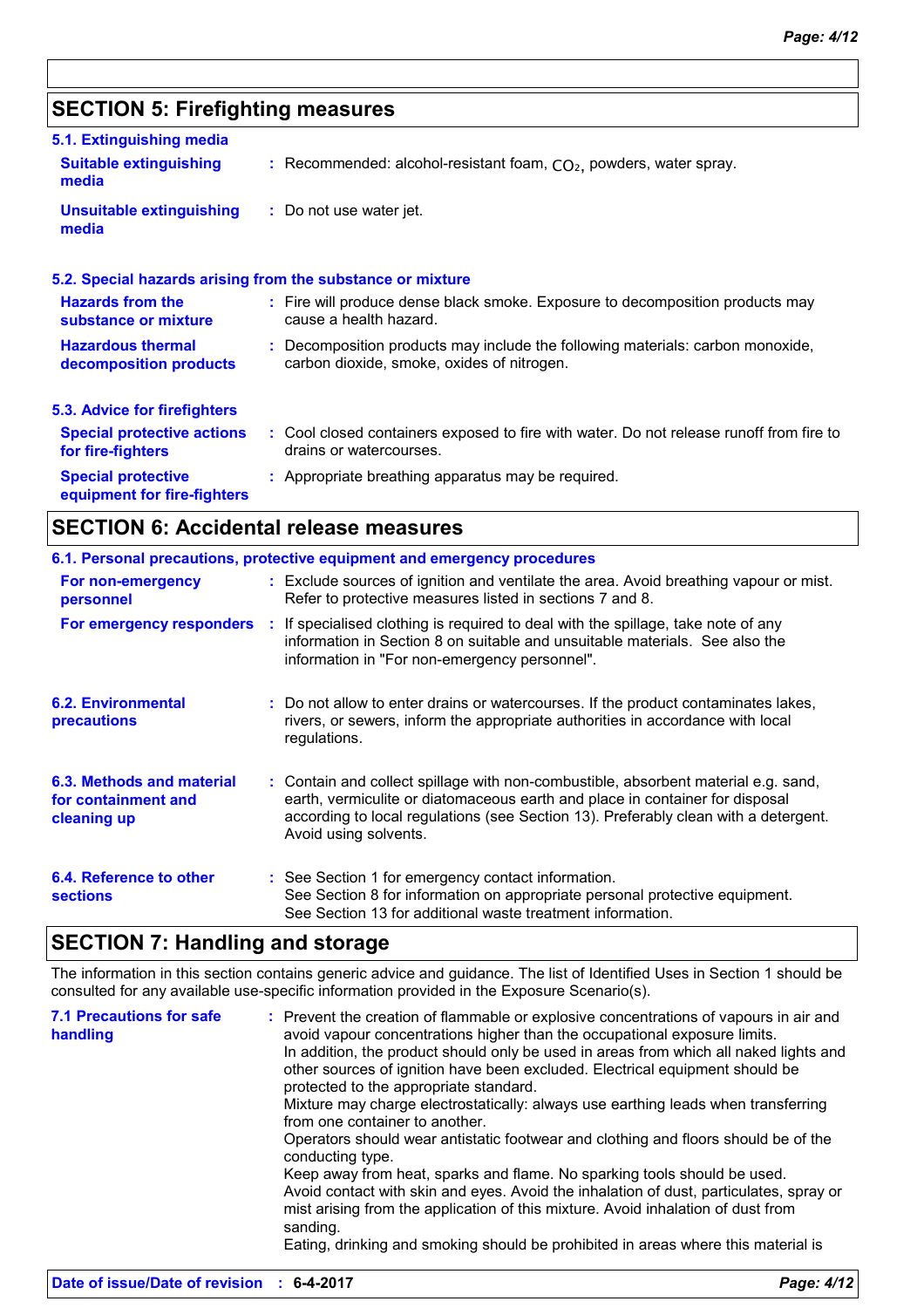## **SECTION 7: Handling and storage**

handled, stored and processed.

Put on appropriate personal protective equipment (see Section 8). Never use pressure to empty. Container is not a pressure vessel. Always keep in containers made from the same material as the original one. Comply with the health and safety at work laws. Do not allow to enter drains or watercourses. **Information on fire and explosion protection** Vapours are heavier than air and may spread along floors. Vapours may form

explosive mixtures with air.

When operators, whether spraying or not, have to work inside the spray booth, ventilation is unlikely to be sufficient to control particulates and solvent vapour in all cases. In such circumstances they should wear a compressed air-fed respirator during the spraying process and until such time as the particulates and solvent vapour concentration has fallen below the exposure limits.

### **7.2 Conditions for safe storage, including any incompatibilities**

Store in accordance with local regulations.

#### **Notes on joint storage**

Keep away from: oxidising agents, strong alkalis, strong acids.

**Additional information on storage conditions**

Observe label precautions. Store in a dry, cool and well-ventilated area. Keep away from heat and direct sunlight. Keep away from sources of ignition. No smoking. Prevent unauthorised access. Containers that have been opened must be carefully resealed and kept upright to prevent leakage.

| 7.3 Specific end use(s)                               |                  |
|-------------------------------------------------------|------------------|
| <b>Recommendations</b>                                | : Not available. |
| <b>Industrial sector specific</b><br><b>solutions</b> | : Not available. |

### **SECTION 8: Exposure controls/personal protection**

The information in this section contains generic advice and guidance. Information is provided based on typical anticipated uses of the product. Additional measures might be required for bulk handling or other uses that could significantly increase worker exposure or environmental releases.

### **8.1 Control parameters**

**Occupational exposure limits**

No exposure limit value known.

| <b>Recommended monitoring</b><br><b>procedures</b> | If this product contains ingredients with exposure limits, personal, workplace<br>atmosphere or biological monitoring may be required to determine the<br>effectiveness of the ventilation or other control measures and/or the necessity to<br>use respiratory protective equipment. Reference should be made to monitoring<br>standards, such as the following: European Standard EN 689 (Workplace<br>atmospheres - Guidance for the assessment of exposure by inhalation to<br>chemical agents for comparison with limit values and measurement strategy)<br>European Standard EN 14042 (Workplace atmospheres - Guide for the<br>application and use of procedures for the assessment of exposure to chemical<br>and biological agents) European Standard EN 482 (Workplace atmospheres -<br>General requirements for the performance of procedures for the measurement of<br>chemical agents) Reference to national guidance documents for methods for the<br>determination of hazardous substances will also be required. |
|----------------------------------------------------|----------------------------------------------------------------------------------------------------------------------------------------------------------------------------------------------------------------------------------------------------------------------------------------------------------------------------------------------------------------------------------------------------------------------------------------------------------------------------------------------------------------------------------------------------------------------------------------------------------------------------------------------------------------------------------------------------------------------------------------------------------------------------------------------------------------------------------------------------------------------------------------------------------------------------------------------------------------------------------------------------------------------------------|
|                                                    |                                                                                                                                                                                                                                                                                                                                                                                                                                                                                                                                                                                                                                                                                                                                                                                                                                                                                                                                                                                                                                  |

### **DNELs/DMELs**

No DNELs/DMELs available.

**PNECs**

No PNECs available

#### **8.2 Exposure controls**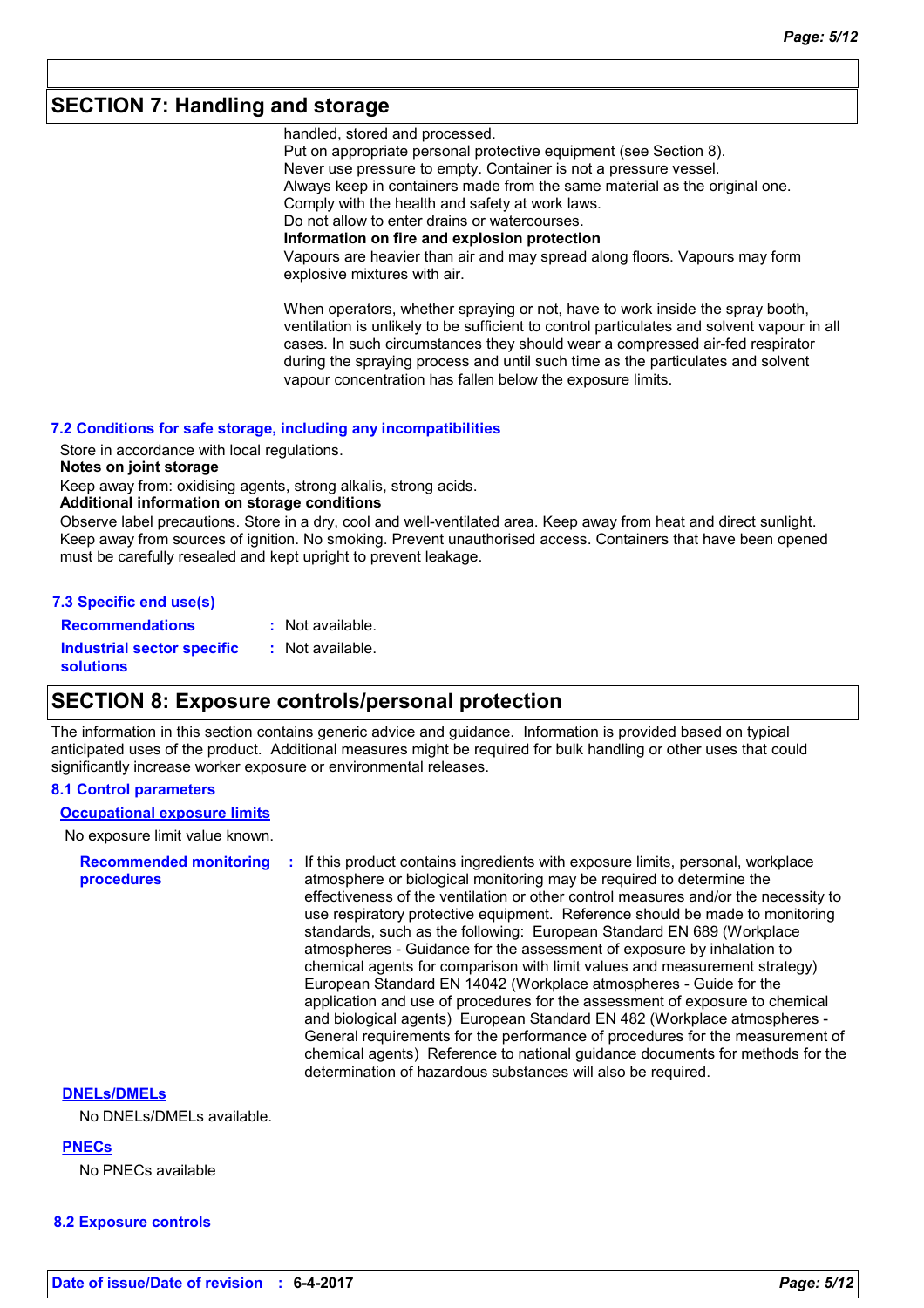# **SECTION 8: Exposure controls/personal protection**

| <b>Appropriate engineering</b><br><b>controls</b> | : Provide adequate ventilation. Where reasonably practicable, this should be<br>achieved by the use of local exhaust ventilation and good general extraction. If<br>these are not sufficient to maintain concentrations of particulates and solvent<br>vapours below the OEL, suitable respiratory protection must be worn.                                                                                                                                                                                                                                                                                                                                                             |
|---------------------------------------------------|-----------------------------------------------------------------------------------------------------------------------------------------------------------------------------------------------------------------------------------------------------------------------------------------------------------------------------------------------------------------------------------------------------------------------------------------------------------------------------------------------------------------------------------------------------------------------------------------------------------------------------------------------------------------------------------------|
| <b>Individual protection measures</b>             |                                                                                                                                                                                                                                                                                                                                                                                                                                                                                                                                                                                                                                                                                         |
| <b>Hygiene measures</b>                           | Wash hands, forearms and face thoroughly after handling chemical products,<br>before eating, smoking and using the lavatory and at the end of the working<br>period. Appropriate techniques should be used to remove potentially<br>contaminated clothing. Contaminated work clothing should not be allowed out of<br>the workplace. Wash contaminated clothing before reusing. Ensure that<br>eyewash stations and safety showers are close to the workstation location.                                                                                                                                                                                                               |
| <b>Eye/face protection</b>                        | : Use safety eyewear designed to protect against splash of liquids.                                                                                                                                                                                                                                                                                                                                                                                                                                                                                                                                                                                                                     |
| <b>Skin protection</b>                            |                                                                                                                                                                                                                                                                                                                                                                                                                                                                                                                                                                                                                                                                                         |
| <b>Body protection</b>                            | : Personnel should wear antistatic clothing made of natural fibres or of high-<br>temperature-resistant synthetic fibres.                                                                                                                                                                                                                                                                                                                                                                                                                                                                                                                                                               |
| <b>Other skin protection</b>                      | : Appropriate footwear and any additional skin protection measures should be<br>selected based on the task being performed and the risks involved and should be<br>approved by a specialist before handling this product.                                                                                                                                                                                                                                                                                                                                                                                                                                                               |
| <b>Respiratory protection</b>                     | : If workers are exposed to concentrations above the exposure limit, they must use<br>appropriate, certified respirators.                                                                                                                                                                                                                                                                                                                                                                                                                                                                                                                                                               |
|                                                   | <b>OLD LEAD-BASED PAINTS:</b>                                                                                                                                                                                                                                                                                                                                                                                                                                                                                                                                                                                                                                                           |
|                                                   | When surfaces are to be prepared for painting, account should be taken of the<br>age of the property and the possibility that lead-pigmented paint might be present.<br>There is a possibility that ingestion or inhalation of scrapings or dust arising from<br>the preparation work could cause health effects. As a working rule you should<br>assume that this will be the case if the age of the property is pre 1960.                                                                                                                                                                                                                                                             |
|                                                   | Where possible wet sanding or chemical stripping methods should be used with<br>surfaces of this type to avoid the creation of dust. When dry sanding cannot be<br>avoided, and effective local exhaust ventilation is not available, it is recommended<br>that a dust respirator is worn, that is approved for use with lead dusts, and its type<br>selected on the basis of the COSHH assessment, taking into account the<br>Workplace Exposure Limit for lead in air. Furthermore, steps should be taken to<br>ensure containment of the dusts created, and that all practicable measures are<br>taken to clean up thoroughly all deposits of dusts in and around the affected area. |
|                                                   | Respiratory protection in case of dust or spray mist formation. (particle filter<br>EN143 type P2) Respiratory protection in case of vapour formation. (half mask<br>with combination filter A2-P2 til concentrations of 0,5 Vol%.)                                                                                                                                                                                                                                                                                                                                                                                                                                                     |
|                                                   | The current Control of Lead at Work Regulations approved code of practice<br>should be consulted for advice on protective clothing and personal hygiene<br>precautions. Care should also be taken to exclude visitors, members of the<br>household and especially children from the affected area, during the actual work<br>and the subsequent clean up operations. All scrapings, dust, etc. should be<br>disposed of by the professional painting contractor as Hazardous Waste.                                                                                                                                                                                                     |
|                                                   | Extra precautions will also need to be taken when burning off old lead-based<br>paints because fumes containing lead will be produced. It is recommended that a<br>respirator, approved for use with particulate fumes of lead is selected on the basis<br>of the COSHH assessment, taking into account the Workplace Exposure Limit for<br>lead in air. Similar precautions to those given above about sanding should be<br>taken with reference to protective clothing, disposal of scrapings and dusts, and<br>exclusion of other personnel and especially children from the building during<br>actual work and the subsequent clean up operations.                                  |
|                                                   | Avoid the inhalation of dust. Wear suitable face mask if dry sanding. Special<br>precautions should be taken during surface preparation of pre-1960s paint<br>surfaces over wood and metal as they may contain harmful lead.                                                                                                                                                                                                                                                                                                                                                                                                                                                            |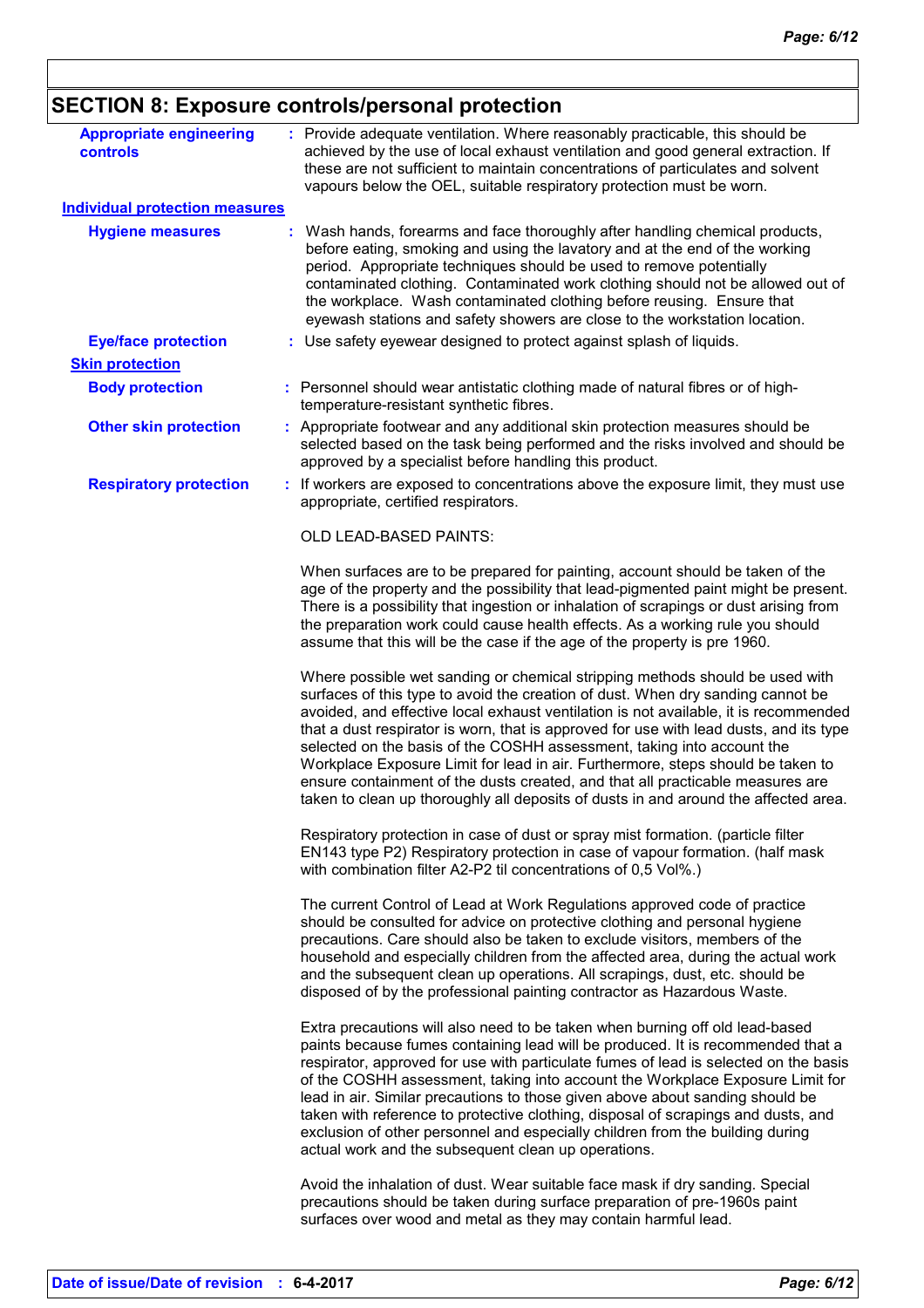### **SECTION 8: Exposure controls/personal protection**

**controls**

**Environmental exposure :** Do not allow to enter drains or watercourses.

# **SECTION 9: Physical and chemical properties**

| 9.1. Information on basic physical and chemical properties  |  |                                                        |  |  |
|-------------------------------------------------------------|--|--------------------------------------------------------|--|--|
| <b>Appearance</b>                                           |  |                                                        |  |  |
| <b>Physical state</b>                                       |  | : Liquid.                                              |  |  |
| <b>Colour</b>                                               |  | : Not available.                                       |  |  |
| <b>Odour</b>                                                |  | : Not available.                                       |  |  |
| <b>Odour threshold</b>                                      |  | : Not available.                                       |  |  |
| рH                                                          |  | : 8,5                                                  |  |  |
| <b>Melting point/freezing point</b>                         |  | : Not available.                                       |  |  |
| Initial boiling point and boiling<br>range                  |  | $: 100^{\circ}$ C                                      |  |  |
| <b>Flash point</b>                                          |  | : Not applicable.                                      |  |  |
| <b>Evaporation rate</b>                                     |  | : Not available.                                       |  |  |
| <b>Upper/lower flammability or</b><br>explosive limits      |  | : Not available.                                       |  |  |
| <b>Vapour pressure</b>                                      |  | : Not available.                                       |  |  |
| <b>Vapour density</b>                                       |  | : Not available.                                       |  |  |
| <b>Relative density</b>                                     |  | : 1,142                                                |  |  |
| <b>Solubility(ies)</b>                                      |  | Easily soluble in the following materials: cold water. |  |  |
| <b>Solubility in water</b>                                  |  | : Not available.                                       |  |  |
| Partition coefficient: n-octanol/ : Not available.<br>water |  |                                                        |  |  |
| <b>Auto-ignition temperature</b>                            |  | : Not available.                                       |  |  |
| <b>Decomposition temperature</b>                            |  | : Not available.                                       |  |  |
| <b>Viscosity</b>                                            |  | Kinematic (room temperature): 9,63 cm <sup>2</sup> /s  |  |  |
| <b>Explosive properties</b>                                 |  | : Not available.                                       |  |  |
| <b>Oxidising properties</b>                                 |  | : Not available.                                       |  |  |
| 9.2. Other information                                      |  |                                                        |  |  |
|                                                             |  |                                                        |  |  |

No additional information.

# **SECTION 10: Stability and reactivity**

| 10.1. Reactivity                                 | : No specific test data related to reactivity available for this product or its ingredients.                                        |
|--------------------------------------------------|-------------------------------------------------------------------------------------------------------------------------------------|
| <b>10.2. Chemical stability</b>                  | : Stable under recommended storage and handling conditions (see Section 7).                                                         |
| 10.3. Possibility of<br>hazardous reactions      | : Under normal conditions of storage and use, hazardous reactions will not occur.                                                   |
| 10.4. Conditions to avoid                        | : When exposed to high temperatures may produce hazardous decomposition<br>products.                                                |
| 10.5. Incompatible materials                     | : Keep away from the following materials to prevent strong exothermic reactions:<br>oxidising agents, strong alkalis, strong acids. |
| <b>10.6. Hazardous</b><br>decomposition products | : Under normal conditions of storage and use, hazardous decomposition products<br>should not be produced.                           |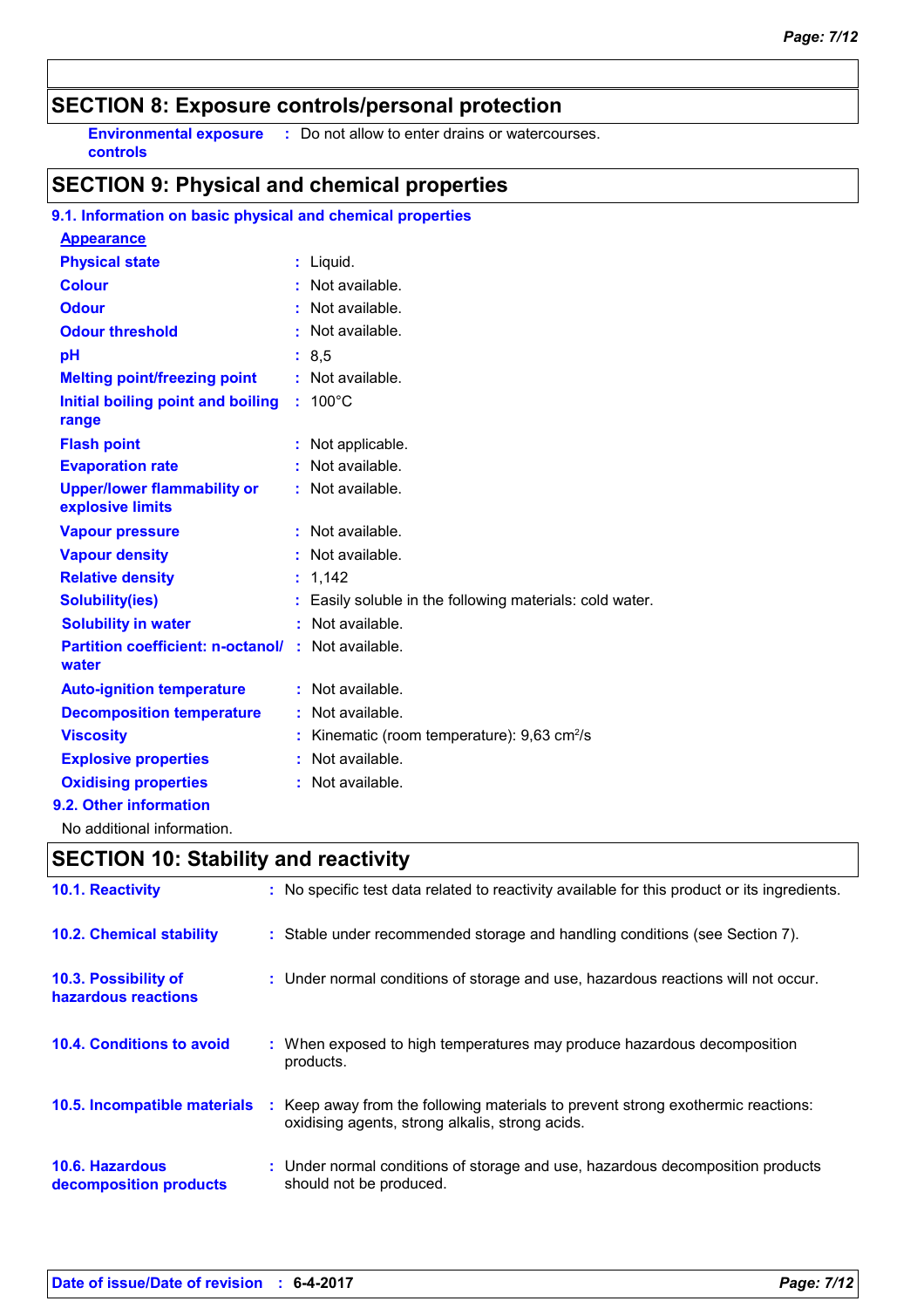# **SECTION 11: Toxicological information**

#### **11.1. Information on toxicological effects**

There are no data available on the mixture itself. The mixture has been assessed following the conventional method of the CLP Regulation (EC) No 1272/2008 and is classified for toxicological properties accordingly. See Sections 2 and 3 for details.

Exposure to component solvent vapour concentrations in excess of the stated occupational exposure limit may result in adverse health effects such as mucous membrane and respiratory system irritation and adverse effects on the kidneys, liver and central nervous system. Symptoms and signs include headache, dizziness, fatigue, muscular weakness, drowsiness and, in extreme cases, loss of consciousness.

Solvents may cause some of the above effects by absorption through the skin. Repeated or prolonged contact with the mixture may cause removal of natural fat from the skin, resulting in non-allergic contact dermatitis and absorption through the skin.

If splashed in the eyes, the liquid may cause irritation and reversible damage.

Ingestion may cause nausea, diarrhea and vomiting.

This takes into account, where known, delayed and immediate effects and also chronic effects of components from short-term and long-term exposure by oral, inhalation and dermal routes of exposure and eye contact.

Contains 1,2-benzisothiazol-3(2H)-one, reaction mass of: 5-chloro-2-methyl-4-isothiazolin-3-one [EC no. 247-500-7] and 2-methyl-2H-isothiazol-3-one [EC no. 220-239-6] (3:1). May produce an allergic reaction.

#### **Acute toxicity**

| <b>Conclusion/Summary</b>    | : Not available. |
|------------------------------|------------------|
| <b>Irritation/Corrosion</b>  |                  |
| <b>Conclusion/Summary</b>    | : Not available. |
| Sensitisation                |                  |
| <b>Conclusion/Summary</b>    | : Not available. |
| <u>Mutagenicity</u>          |                  |
| <b>Conclusion/Summary</b>    | : Not available. |
| <b>Carcinogenicity</b>       |                  |
| <b>Conclusion/Summary</b>    | : Not available. |
| <b>Reproductive toxicity</b> |                  |
| <b>Conclusion/Summary</b>    | : Not available. |
| <b>Teratogenicity</b>        |                  |
| <b>Conclusion/Summary</b>    | Not available.   |
|                              |                  |
|                              |                  |

**Other information :** Not available.

### **SECTION 12: Ecological information**

#### **12.1. Toxicity**

There are no data available on the mixture itself. Do not allow to enter drains or watercourses.

The mixture has been assessed following the summation method of the CLP Regulation (EC) No 1272/2008 and is not classified as hazardous to the environment, but contains substance(s) hazardous to the environment. See section 3 for details.

**Conclusion/Summary :** Not available.

| 12.2. Persistence and degradability                     |                    |  |  |  |
|---------------------------------------------------------|--------------------|--|--|--|
| <b>Conclusion/Summary</b>                               | : Not available.   |  |  |  |
| <b>12.3. Bioaccumulative potential</b>                  |                    |  |  |  |
| <b>12.4. Mobility in soil</b>                           |                    |  |  |  |
| <b>Soil/water partition</b><br><b>coefficient (Koc)</b> | $:$ Not available. |  |  |  |
| <b>Mobility</b>                                         | : Not available.   |  |  |  |
| 12.5. Results of PBT and vPvB assessment                |                    |  |  |  |
| PBT                                                     | : Not applicable.  |  |  |  |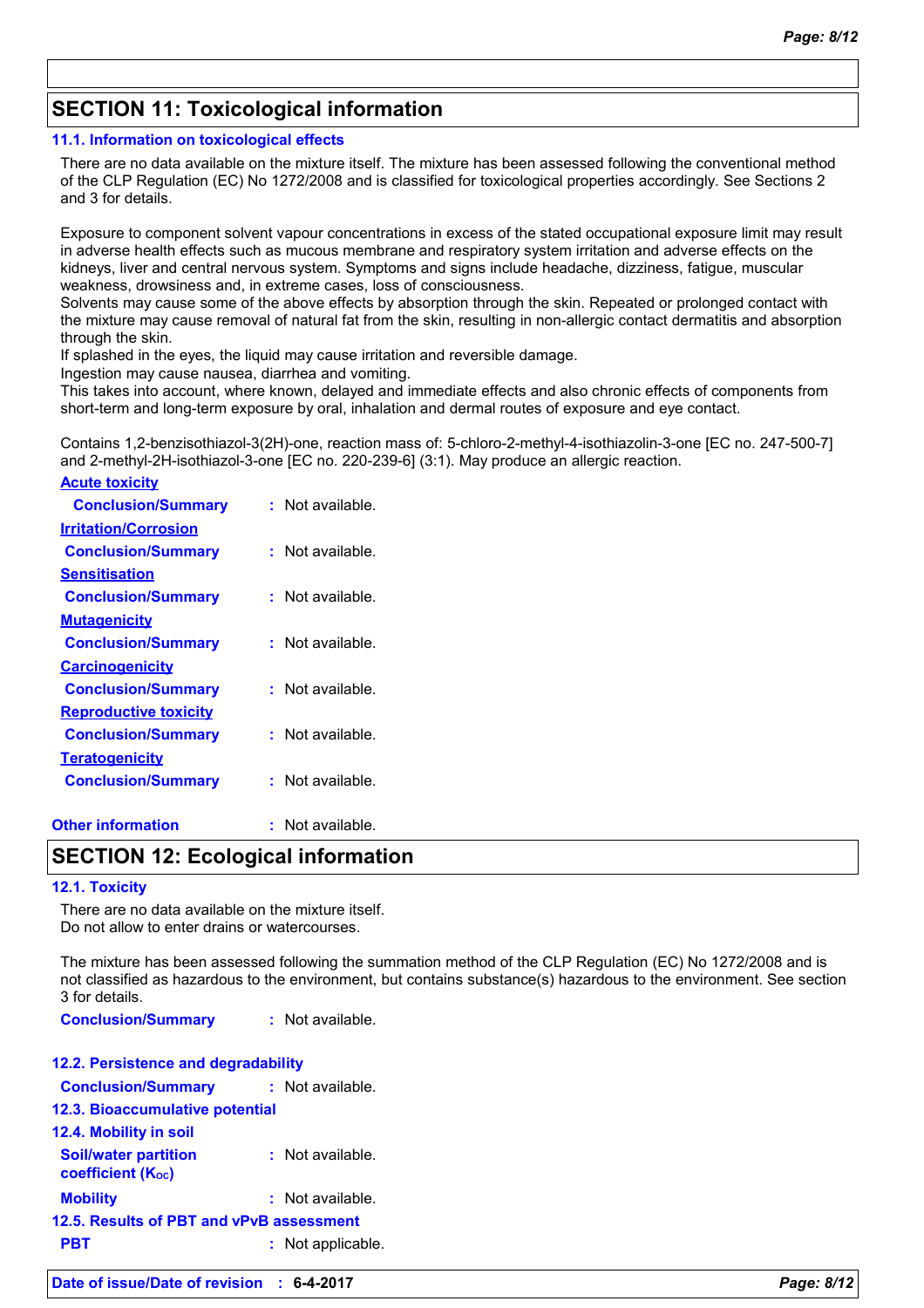# **SECTION 12: Ecological information**

P: Not available. B: Not available. T: Not available.

**vPvB :** Not applicable.

vP: Not available. vB: Not available.

**12.6. Other adverse effects** : No known significant effects or critical hazards.

### **SECTION 13: Disposal considerations**

The information in this section contains generic advice and guidance. The list of Identified Uses in Section 1 should be consulted for any available use-specific information provided in the Exposure Scenario(s).

### **13.1 Waste treatment methods**

| <b>Product</b>                 |                                                                                                                                                                                                                                                                                                                                                                                                                                                                                                                                                          |
|--------------------------------|----------------------------------------------------------------------------------------------------------------------------------------------------------------------------------------------------------------------------------------------------------------------------------------------------------------------------------------------------------------------------------------------------------------------------------------------------------------------------------------------------------------------------------------------------------|
| <b>Methods of disposal</b>     | The generation of waste should be avoided or minimised wherever possible.<br>t.<br>Disposal of this product, solutions and any by-products should at all times comply<br>with the requirements of environmental protection and waste disposal legislation<br>and any regional local authority requirements. Dispose of surplus and non-<br>recyclable products via a licensed waste disposal contractor. Waste should not be<br>disposed of untreated to the sewer unless fully compliant with the requirements of<br>all authorities with jurisdiction. |
| <b>Hazardous waste</b>         | The classification of the product may meet the criteria for a hazardous waste.<br>t.                                                                                                                                                                                                                                                                                                                                                                                                                                                                     |
| <b>Disposal considerations</b> | Do not allow to enter drains or watercourses.<br>Dispose of according to all federal, state and local applicable regulations.<br>If this product is mixed with other wastes, the original waste product code may no<br>longer apply and the appropriate code should be assigned.<br>For further information, contact your local waste authority.                                                                                                                                                                                                         |
| <b>Packaging</b>               |                                                                                                                                                                                                                                                                                                                                                                                                                                                                                                                                                          |
| <b>Methods of disposal</b>     | The generation of waste should be avoided or minimised wherever possible. Waste<br>packaging should be recycled. Incineration or landfill should only be considered<br>when recycling is not feasible.                                                                                                                                                                                                                                                                                                                                                   |
| <b>Disposal considerations</b> | Using information provided in this safety data sheet, advice should be obtained from<br>the relevant waste authority on the classification of empty containers.<br>Empty containers must be scrapped or reconditioned.<br>Dispose of containers contaminated by the product in accordance with local or<br>national legal provisions.                                                                                                                                                                                                                    |
| <b>Special precautions</b>     | This material and its container must be disposed of in a safe way. Care should be<br>÷.<br>taken when handling emptied containers that have not been cleaned or rinsed out.<br>Empty containers or liners may retain some product residues. Avoid dispersal of<br>spilt material and runoff and contact with soil, waterways, drains and sewers.                                                                                                                                                                                                         |

### **SECTION 14: Transport information**

### **Information pertaining to IATA and ADN is considered not relevant since the material is not packaged in the correct approved packaging required of these methods of transport.**

|                                                           | <b>ADR</b>      | <b>IMDG</b>     |
|-----------------------------------------------------------|-----------------|-----------------|
| 14.1 UN number                                            | Not regulated.  | Not regulated.  |
| 14.2 UN proper<br>shipping name                           | Not applicable. | Not applicable. |
| <b>14.3 Transport</b><br>hazard class(es)<br><b>Class</b> | Not applicable. | Not applicable. |
| <b>Subsidiary class</b>                                   |                 |                 |
| <b>14.4 Packing group</b>                                 | Not applicable. | Not applicable. |
| Date of issue/Date of revision                            | 6-4-2017<br>÷.  | Page: 9/12      |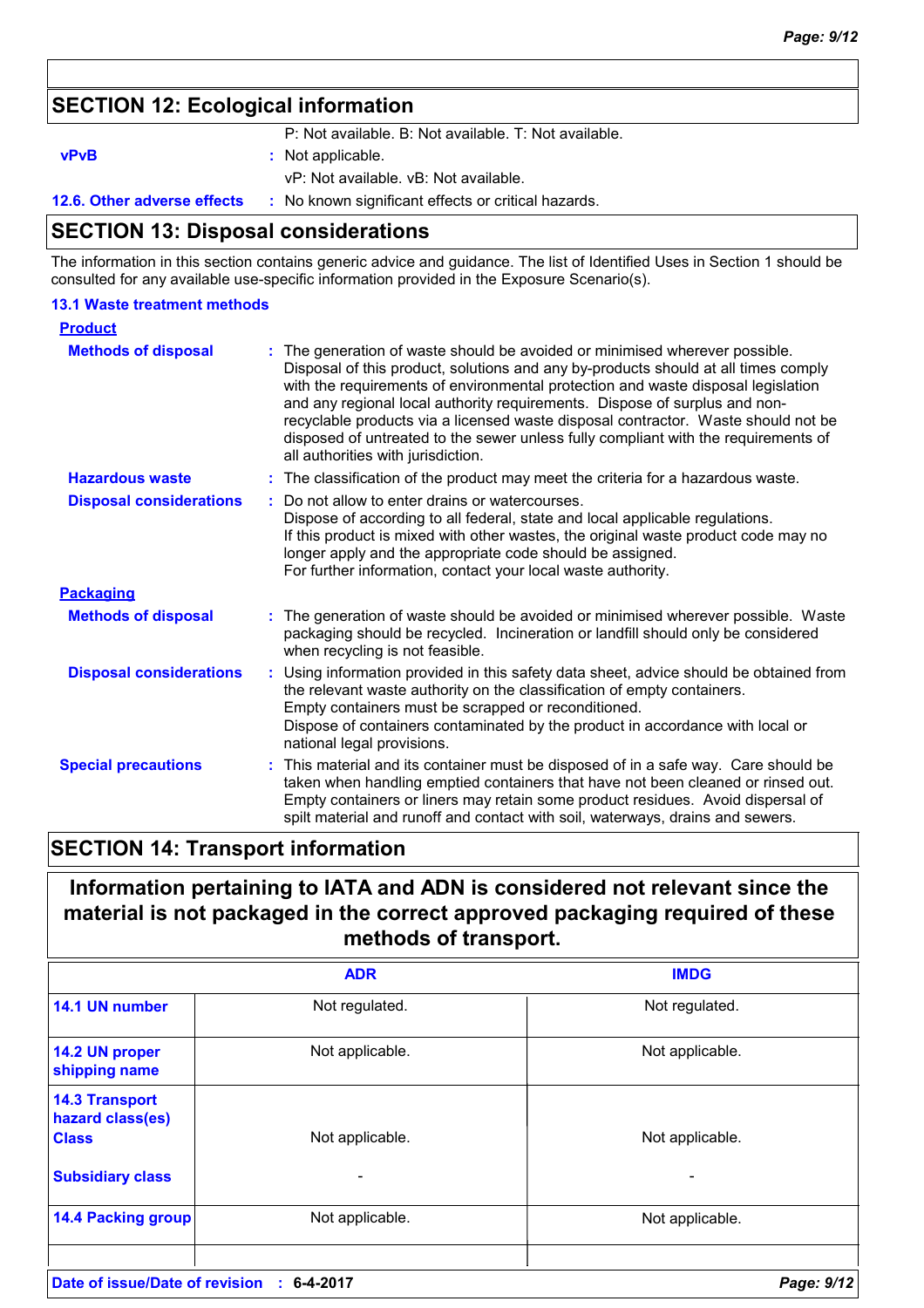| 14.5<br><b>Environmental</b><br>hazards<br><b>Marine pollutant</b><br>No.<br>No.<br>Not available.<br><b>Marine pollutant</b><br><b>substances</b><br><b>14.6 Special</b><br>Transport within user's premises: always<br>precautions for<br>transport in closed containers that are upright<br>and secure. Ensure that persons transporting<br><b>user</b><br>the product know what to do in the event of an<br>accident or spillage.<br>Not available.<br><b>HI/Kemler number</b><br>Not applicable.<br><b>Emergency</b><br>schedules (EmS)<br><b>14.7 Transport in bulk</b><br>: Not applicable.<br>according to Annex II of<br><b>MARPOL and the IBC Code</b><br><b>Additional</b><br><b>information</b><br><b>SECTION 15: Regulatory information</b><br>15.1 Safety, health and environmental regulations/legislation specific for the substance or mixture<br>EU Regulation (EC) No. 1907/2006 (REACH)<br><b>Annex XIV - List of substances subject to authorisation</b><br><b>Annex XIV</b><br>None of the components are listed.<br><b>Substances of very high concern</b><br>None of the components are listed, or the component present is below its threshold.<br><b>Annex XVII - Restrictions</b><br>: Not applicable.<br>on the manufacture,<br>placing on the market<br>and use of certain<br>dangerous substances,<br>mixtures and articles<br><b>Other EU regulations</b><br>$\cdot$ Not available.<br><b>VOC</b><br><b>Europe inventory</b><br>: At least one component is not listed.<br>Ozone depleting substances (1005/2009/EU)<br>Not listed.<br>Prior Informed Consent (PIC) (649/2012/EU)<br>Not listed.<br><b>Seveso Directive</b> | Information pertaining to IATA and ADN is considered not relevant since the<br>material is not packaged in the correct approved packaging required of these<br>methods of transport. |  |
|------------------------------------------------------------------------------------------------------------------------------------------------------------------------------------------------------------------------------------------------------------------------------------------------------------------------------------------------------------------------------------------------------------------------------------------------------------------------------------------------------------------------------------------------------------------------------------------------------------------------------------------------------------------------------------------------------------------------------------------------------------------------------------------------------------------------------------------------------------------------------------------------------------------------------------------------------------------------------------------------------------------------------------------------------------------------------------------------------------------------------------------------------------------------------------------------------------------------------------------------------------------------------------------------------------------------------------------------------------------------------------------------------------------------------------------------------------------------------------------------------------------------------------------------------------------------------------------------------------------------------------------------------------|--------------------------------------------------------------------------------------------------------------------------------------------------------------------------------------|--|
|                                                                                                                                                                                                                                                                                                                                                                                                                                                                                                                                                                                                                                                                                                                                                                                                                                                                                                                                                                                                                                                                                                                                                                                                                                                                                                                                                                                                                                                                                                                                                                                                                                                            |                                                                                                                                                                                      |  |
|                                                                                                                                                                                                                                                                                                                                                                                                                                                                                                                                                                                                                                                                                                                                                                                                                                                                                                                                                                                                                                                                                                                                                                                                                                                                                                                                                                                                                                                                                                                                                                                                                                                            |                                                                                                                                                                                      |  |
|                                                                                                                                                                                                                                                                                                                                                                                                                                                                                                                                                                                                                                                                                                                                                                                                                                                                                                                                                                                                                                                                                                                                                                                                                                                                                                                                                                                                                                                                                                                                                                                                                                                            |                                                                                                                                                                                      |  |
|                                                                                                                                                                                                                                                                                                                                                                                                                                                                                                                                                                                                                                                                                                                                                                                                                                                                                                                                                                                                                                                                                                                                                                                                                                                                                                                                                                                                                                                                                                                                                                                                                                                            |                                                                                                                                                                                      |  |
|                                                                                                                                                                                                                                                                                                                                                                                                                                                                                                                                                                                                                                                                                                                                                                                                                                                                                                                                                                                                                                                                                                                                                                                                                                                                                                                                                                                                                                                                                                                                                                                                                                                            |                                                                                                                                                                                      |  |
|                                                                                                                                                                                                                                                                                                                                                                                                                                                                                                                                                                                                                                                                                                                                                                                                                                                                                                                                                                                                                                                                                                                                                                                                                                                                                                                                                                                                                                                                                                                                                                                                                                                            |                                                                                                                                                                                      |  |
|                                                                                                                                                                                                                                                                                                                                                                                                                                                                                                                                                                                                                                                                                                                                                                                                                                                                                                                                                                                                                                                                                                                                                                                                                                                                                                                                                                                                                                                                                                                                                                                                                                                            |                                                                                                                                                                                      |  |
|                                                                                                                                                                                                                                                                                                                                                                                                                                                                                                                                                                                                                                                                                                                                                                                                                                                                                                                                                                                                                                                                                                                                                                                                                                                                                                                                                                                                                                                                                                                                                                                                                                                            |                                                                                                                                                                                      |  |
|                                                                                                                                                                                                                                                                                                                                                                                                                                                                                                                                                                                                                                                                                                                                                                                                                                                                                                                                                                                                                                                                                                                                                                                                                                                                                                                                                                                                                                                                                                                                                                                                                                                            |                                                                                                                                                                                      |  |
|                                                                                                                                                                                                                                                                                                                                                                                                                                                                                                                                                                                                                                                                                                                                                                                                                                                                                                                                                                                                                                                                                                                                                                                                                                                                                                                                                                                                                                                                                                                                                                                                                                                            |                                                                                                                                                                                      |  |
|                                                                                                                                                                                                                                                                                                                                                                                                                                                                                                                                                                                                                                                                                                                                                                                                                                                                                                                                                                                                                                                                                                                                                                                                                                                                                                                                                                                                                                                                                                                                                                                                                                                            |                                                                                                                                                                                      |  |
|                                                                                                                                                                                                                                                                                                                                                                                                                                                                                                                                                                                                                                                                                                                                                                                                                                                                                                                                                                                                                                                                                                                                                                                                                                                                                                                                                                                                                                                                                                                                                                                                                                                            |                                                                                                                                                                                      |  |
|                                                                                                                                                                                                                                                                                                                                                                                                                                                                                                                                                                                                                                                                                                                                                                                                                                                                                                                                                                                                                                                                                                                                                                                                                                                                                                                                                                                                                                                                                                                                                                                                                                                            |                                                                                                                                                                                      |  |
|                                                                                                                                                                                                                                                                                                                                                                                                                                                                                                                                                                                                                                                                                                                                                                                                                                                                                                                                                                                                                                                                                                                                                                                                                                                                                                                                                                                                                                                                                                                                                                                                                                                            |                                                                                                                                                                                      |  |
|                                                                                                                                                                                                                                                                                                                                                                                                                                                                                                                                                                                                                                                                                                                                                                                                                                                                                                                                                                                                                                                                                                                                                                                                                                                                                                                                                                                                                                                                                                                                                                                                                                                            |                                                                                                                                                                                      |  |
|                                                                                                                                                                                                                                                                                                                                                                                                                                                                                                                                                                                                                                                                                                                                                                                                                                                                                                                                                                                                                                                                                                                                                                                                                                                                                                                                                                                                                                                                                                                                                                                                                                                            |                                                                                                                                                                                      |  |
|                                                                                                                                                                                                                                                                                                                                                                                                                                                                                                                                                                                                                                                                                                                                                                                                                                                                                                                                                                                                                                                                                                                                                                                                                                                                                                                                                                                                                                                                                                                                                                                                                                                            |                                                                                                                                                                                      |  |
|                                                                                                                                                                                                                                                                                                                                                                                                                                                                                                                                                                                                                                                                                                                                                                                                                                                                                                                                                                                                                                                                                                                                                                                                                                                                                                                                                                                                                                                                                                                                                                                                                                                            |                                                                                                                                                                                      |  |
|                                                                                                                                                                                                                                                                                                                                                                                                                                                                                                                                                                                                                                                                                                                                                                                                                                                                                                                                                                                                                                                                                                                                                                                                                                                                                                                                                                                                                                                                                                                                                                                                                                                            |                                                                                                                                                                                      |  |
|                                                                                                                                                                                                                                                                                                                                                                                                                                                                                                                                                                                                                                                                                                                                                                                                                                                                                                                                                                                                                                                                                                                                                                                                                                                                                                                                                                                                                                                                                                                                                                                                                                                            |                                                                                                                                                                                      |  |
|                                                                                                                                                                                                                                                                                                                                                                                                                                                                                                                                                                                                                                                                                                                                                                                                                                                                                                                                                                                                                                                                                                                                                                                                                                                                                                                                                                                                                                                                                                                                                                                                                                                            |                                                                                                                                                                                      |  |
|                                                                                                                                                                                                                                                                                                                                                                                                                                                                                                                                                                                                                                                                                                                                                                                                                                                                                                                                                                                                                                                                                                                                                                                                                                                                                                                                                                                                                                                                                                                                                                                                                                                            |                                                                                                                                                                                      |  |
|                                                                                                                                                                                                                                                                                                                                                                                                                                                                                                                                                                                                                                                                                                                                                                                                                                                                                                                                                                                                                                                                                                                                                                                                                                                                                                                                                                                                                                                                                                                                                                                                                                                            |                                                                                                                                                                                      |  |
|                                                                                                                                                                                                                                                                                                                                                                                                                                                                                                                                                                                                                                                                                                                                                                                                                                                                                                                                                                                                                                                                                                                                                                                                                                                                                                                                                                                                                                                                                                                                                                                                                                                            |                                                                                                                                                                                      |  |
|                                                                                                                                                                                                                                                                                                                                                                                                                                                                                                                                                                                                                                                                                                                                                                                                                                                                                                                                                                                                                                                                                                                                                                                                                                                                                                                                                                                                                                                                                                                                                                                                                                                            |                                                                                                                                                                                      |  |
|                                                                                                                                                                                                                                                                                                                                                                                                                                                                                                                                                                                                                                                                                                                                                                                                                                                                                                                                                                                                                                                                                                                                                                                                                                                                                                                                                                                                                                                                                                                                                                                                                                                            |                                                                                                                                                                                      |  |
|                                                                                                                                                                                                                                                                                                                                                                                                                                                                                                                                                                                                                                                                                                                                                                                                                                                                                                                                                                                                                                                                                                                                                                                                                                                                                                                                                                                                                                                                                                                                                                                                                                                            |                                                                                                                                                                                      |  |
| <b>International requlations</b>                                                                                                                                                                                                                                                                                                                                                                                                                                                                                                                                                                                                                                                                                                                                                                                                                                                                                                                                                                                                                                                                                                                                                                                                                                                                                                                                                                                                                                                                                                                                                                                                                           |                                                                                                                                                                                      |  |

**Chemical Weapon Convention List Schedules I, II & III Chemicals**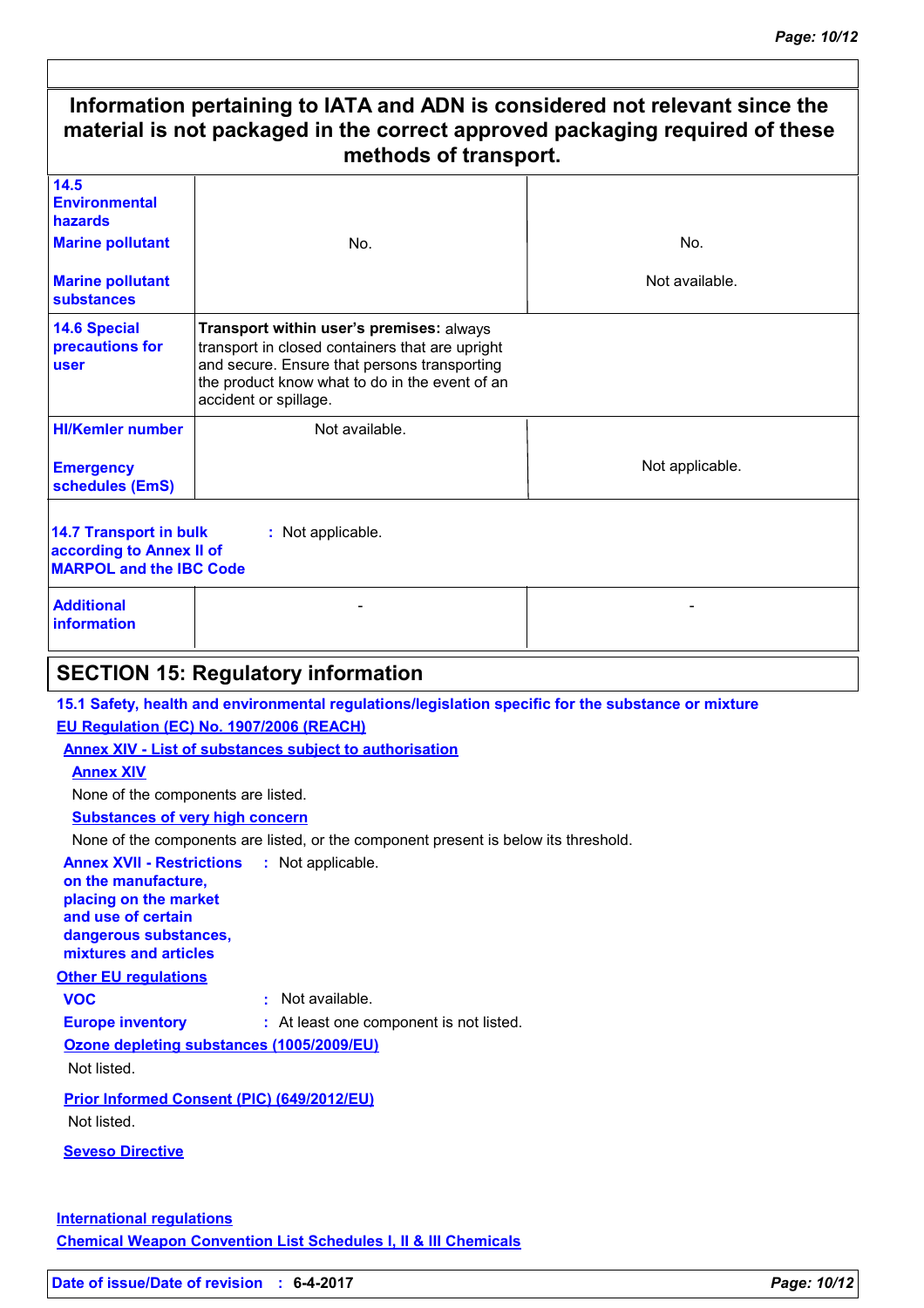## **SECTION 15: Regulatory information**

Not listed.

#### **Montreal Protocol (Annexes A, B, C, E)**

Not listed.

**Stockholm Convention on Persistent Organic Pollutants** Not listed.

**Rotterdam Convention on Prior Inform Consent (PIC)**

Not listed.

**UNECE Aarhus Protocol on POPs and Heavy Metals** Not listed.

**Turkey :**

**15.2 Chemical safety assessment :** Not applicable.

### **SECTION 16: Other information**

#### **CEPE code :** 1

 $\nabla$  Indicates information that has changed from previously issued version.

|  | <b>Abbreviations and acronyms : ATE = Acute Toxicity Estimate</b>             |
|--|-------------------------------------------------------------------------------|
|  | CLP = Classification, Labelling and Packaging Regulation [Regulation (EC) No. |
|  | 1272/2008]                                                                    |
|  | DMEL = Derived Minimal Effect Level                                           |
|  | DNEL = Derived No Effect Level                                                |
|  | EUH statement = CLP-specific Hazard statement                                 |
|  | PBT = Persistent, Bioaccumulative and Toxic                                   |
|  | PNEC = Predicted No Effect Concentration                                      |
|  | <b>RRN = REACH Registration Number</b>                                        |
|  | vPvB = Very Persistent and Very Bioaccumulative                               |

### **Procedure used to derive the classification according to Regulation (EC) No. 1272/2008 [CLP/GHS]**

| <b>Classification</b> | <b>Justification</b> |
|-----------------------|----------------------|
| Skin Sens. 1, H317    | Calculation method   |

**Full text of abbreviated H statements**

| H301                                          | Toxic if swallowed.                                   |
|-----------------------------------------------|-------------------------------------------------------|
| H302                                          | Harmful if swallowed.                                 |
| H311                                          | Toxic in contact with skin.                           |
| H <sub>314</sub>                              | Causes severe skin burns and eye damage.              |
| H317                                          | May cause an allergic skin reaction.                  |
| H318                                          | Causes serious eye damage.                            |
| H <sub>331</sub>                              | Toxic if inhaled.                                     |
| H400                                          | Very toxic to aquatic life.                           |
| H410                                          | Very toxic to aquatic life with long lasting effects. |
| <b>Full text of classifications [CLP/GHS]</b> |                                                       |
| Acute Tox. 3, H301                            | ACUTE TOXICITY (oral) - Category 3                    |
| Acute Tox. 3, H311                            | ACUTE TOXICITY (dermal) - Category 3                  |
| Acute Tox. 3, H331                            | <b>ACUTE TOXICITY (inhalation) - Category 3</b>       |
| Acute Tox. 4, H302                            | <b>ACUTE TOXICITY (oral) - Category 4</b>             |
| Aquatic Acute 1, H400                         | <b>ACUTE AQUATIC HAZARD - Category 1</b>              |
| Aquatic Chronic 1, H410                       | LONG-TERM AQUATIC HAZARD - Category 1                 |
| Eye Dam. 1, H318                              | SERIOUS EYE DAMAGE/ EYE IRRITATION - Category 1       |
| Skin Corr. 1B, H314                           | SKIN CORROSION/IRRITATION - Category 1B               |
| Skin Sens. 1, H317                            | SKIN SENSITIZATION - Category 1                       |

**Full text of abbreviated R phrases**

#### **Full text of classifications [DSD/DPD]**